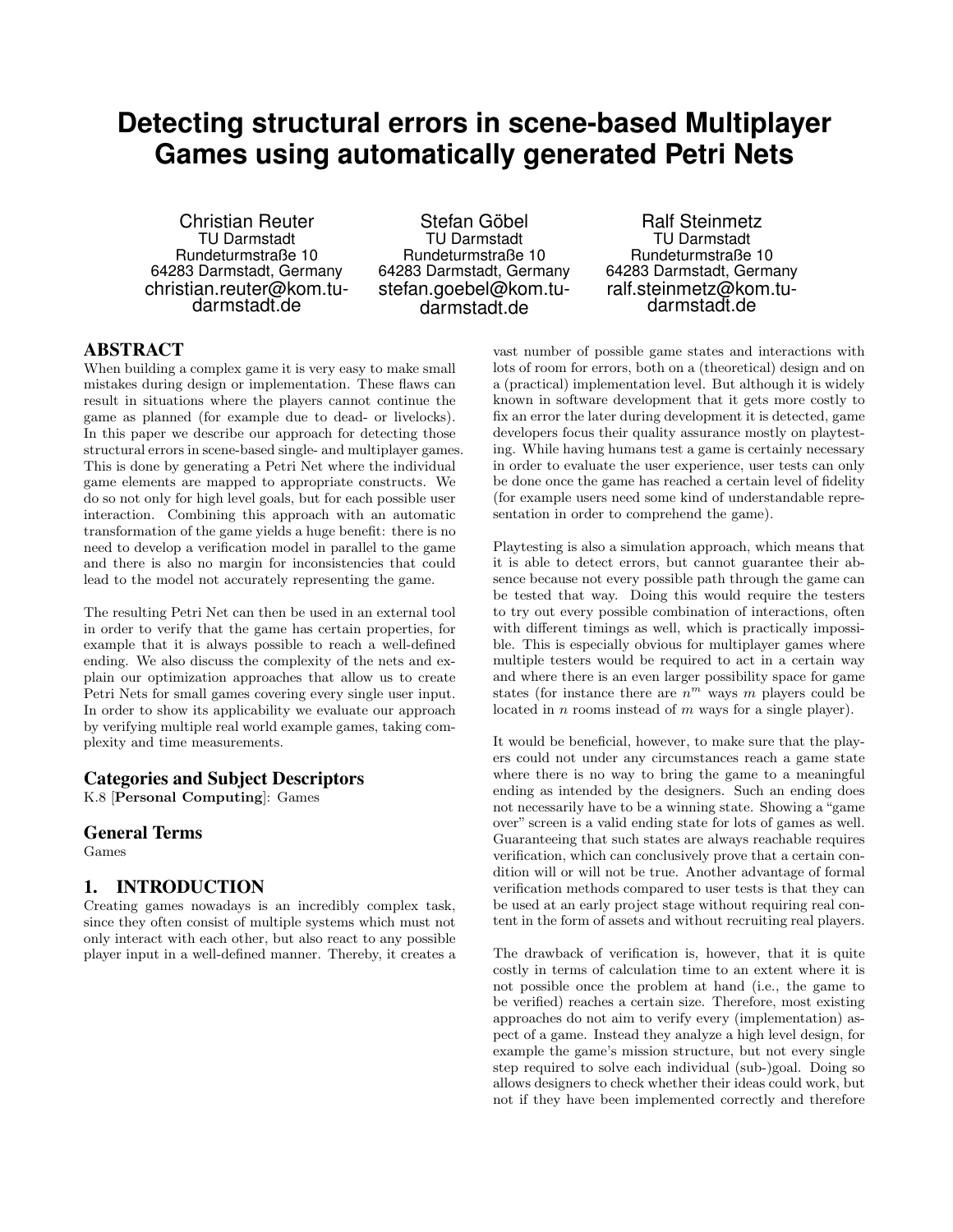they cannot be sure that the resulting game can be solved by real players. Especially misunderstandings between the designers and programmers, but also things like programming bugs can therefore not be detected using this approach.

We therefore investigated an approach that works in an early design stage as well, but in which the verification model "grows" together with the game as it gets implemented. When it is completed, the model therefore describes the complete game with every possible player interaction, not only high level description. And since the model is generated automatically from the game there is also no margin for inconsistencies between the game and its model as it could be the case when they were created in parallel by the developers themselves.

The paper is structured as follows: First we take a look at game verification approaches existing in the related work (Section 2). After that we elaborate on the requirements our approach was designed to fulfill, i.e. the elements of scene-based multiplayer games that are modeled and the error classes that can be detected (Section 3). We then describe why Petri Nets have been chosen as a formal representation for the games for verification. It is also detailed how the game state and game events, as well as the individual elements of which they consist, are mapped to Petri Net elements (Section 4). Then the complexity of the resulting nets and optimization strategies in order to reduce their size are discussed (Section 5), followed by the results we could achieve when applying a prototypical implementation to both toy and real world example games (Section 6). We conclude by debating on how the approach does scale for larger games (Section 7).

## 2. RELATED WORK: VERIFICATION

Since video games are software systems by definition, general software verification approaches like the ZING model checker [1] work on games as well. But by being general purpose, these methods are unable to exploit specific properties of games and directly answer design level questions such as "Will players be able to reach an ending?".

A more game specific approach is to view games as transition systems with finite variables. While being relatively easy to understand, these systems can be verified using model checking tools. For this purpose Moreno-Ger et al. [10] implemented an automatic transformation process for games created with with the  $\langle e\text{-}Adventure\rangle$  platform. Using the external tool NuSMV, the transformed game's temporal properties, such as whether a scene can be reached, can be verified. This is similar to the approach by Picket [14], who modeled games as a narrative flow graph (i.e., an extended 1-safe Petri Net defined by Verbrugge [19]) and then also checked the game's temporal properties using NuSMV.

Osborn et al. [13] designed the Gamelan language to describe games based on board game rules, which, they argued, is more understandable due to game designers often using board games for prototyping purposes. This language can also be used to define and answer questions (e.g. is every available function used) in discrete single- and multiplayer games.

Using Petri Nets, originally designed for describing distributed systems, as a model for games is not a new idea. Natkin et al. for example used Petri Nets at the design stage to detect deadlocks in adventure-like games [11]. Their model supports a game world consisting of rooms in which objects can be interacted with and items can be picked up. Champagnat et al. [4] choose a similar approach, but argued that the state space explosion prohibits a complete proof. Instead they suggested a combination of simulation and verification that analyzes only a few steps ahead of the current game state and solves problematic situations when they arise during runtime. They also differentiated between playability properties like having no situations in which the players cannot progress further and relevance properties like assuring a certain complexity of the game.

Furthermore, Araújo and Roque [2] argued that Petri Nets are mathematically well-founded and can be used for early simulations in order to detect unexpected multiplayer interactions. They also mentioned the complexity of the resulting nets as a problem. Since 1-safe Petri Nets are limited by the fact that tokens moving through the system cannot have properties on their own and are therefore indistinguishable, they suggested using colored Petri Nets to describe more complex situations. This was supported by Carron et al. [3] who used colored Petri Nets to calculate the reachability of learning objectives and to detect deadlocks in multiplayer games. Their approach allowed them to also verify invariant properties, which must always be true, and temporal ones concerning the order of certain events. These properties can be both game-independent (a game must be solvable) and game-dependent (a specific item must be used). The drawback is that they relied on the Petri Net being created in parallel to the game during the design stage.

It is also interesting to note that Petri Nets have not only been used to verify a game's properties, but also to generate stories [15], support artificial intelligence agents [18], and model the player's behavior [17] or learning progress [20].

In contrast, Dommans [5] argues that Petri Nets are difficult to read and therefore proposed his own graphical language using the same basic concepts (tokens and places). He then added additional elements that encapsulate complex functionality, for example events that can only happen if the player is skilled enough. The language is geared towards resource production / consumption and was used to describe individual feedback loops to be analyzed by the designer, not for the automatic analysis of complete games.

Aside from formal verification it is possible to simulate a game's behavior over time by also using a (simplified) model, written in a specification language [12].

A common drawback of all approaches found in the related work, aside from the work by Moreno-Ger et al. [10], is that the verification models have to be created manually. This requires the game designer to have additional knowledge while introducing the potential for human error.

## 3. PROBLEM DEFINITION

In this paper we will focus on detecting structural problems in scene-based single- and multiplayer games.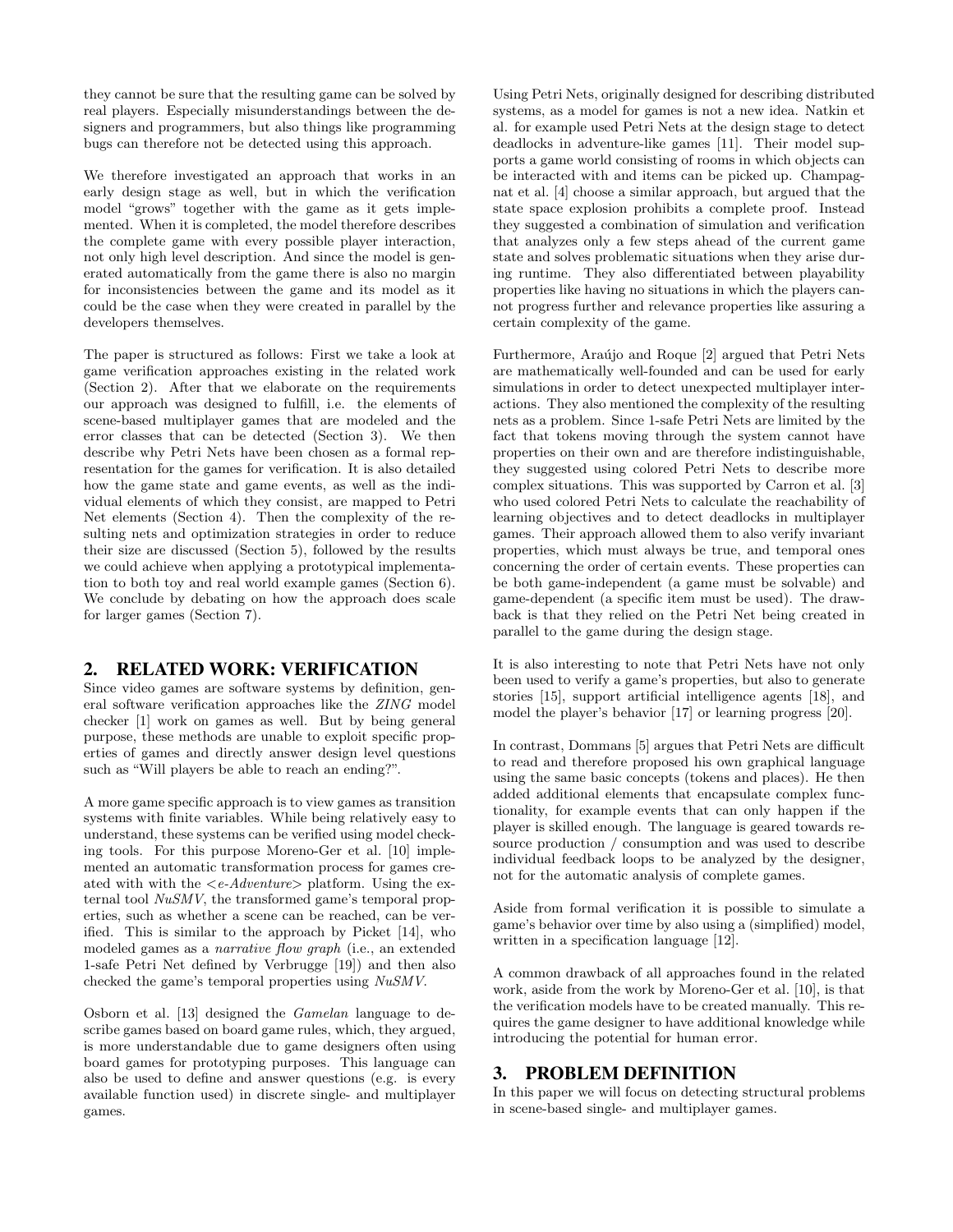

Figure 1: An example event with exclusive conditions. Only player one is strong enough to move the box. If the sound is enabled, a scraping sound is played when any player tries to do so.



Figure 2: The same example event as in Figure 1, but with non-exclusive conditions.

#### 3.1 Scene-based Games

Scene-based games are separated into a number of discrete scenes (or rooms) between which the players are able to move. Switching between rooms can happen in a linear or non-linear fashion and often triggers a noticeable transition like a loading screen. A well-known example for this type of games are point-and-click-adventures like Maniac Mansion [8]. It is obvious that the room a player is in is a vital part of the current game state in this kind of games. In a multiplayer setting it is important to notice that the players can be in the same scene or in different ones, which results in a much larger possibility space for the game state. Objects with which the players can interact are located in these rooms, providing the main gameplay mechanic. Another important part of the game state consists of additional helper variables, allowing the game to track if a puzzle has been solved or an item has been picked up, for example.

This game state can be changed by events, which are triggered by the users' input. These events can consist of an arbitrary number of game (re-)actions, for example changing variables, playing a sound or moving a player to another scene. The actions can be organized into a branching tree with conditions so that an event can yield different results depending on the current game state and the player triggering the action (Figure 1). The conditions themselves can consist of atomic boolean expressions comparing variable values to a constant (e.g. sounds  $> true$  or player  $\lt$ 1 ). These simple expressions can then be combined into more complex ones using the and / or operators as well as brackets. We will assume that events are processed atomically, which means that concurrent events are executed one after another and they cannot interrupt each other, even if they consist of multiple sub-actions.

In addition to these basic features our model allows scenes to be organized hierarchically in order to save development time, with child scenes inheriting the objects placed in their parents. As an example application for this one can imagine multiple outside locations sharing a parent in which the sky is defined. The concept also supports objects that can be enabled or disabled, also affecting the events attached

to them. Another shortcut for designers is that action tree branches do not have to be exclusive (i.e., exactly one of their conditions is true at any time). This can reduce the complexity of event trees with multiple independent conditions or branches where an action is removed instead of replaced under certain conditions, but is less intuitive and more error-prone. For example, Figure 2 shows the nonexclusive version of same event as Figure 1. Lastly it should be noted that any approach designed for multiplayer games with a variable number of players will work for singleplayer games as well (as a special case with a player count of one).

#### 3.2 Error Classes

When designing or implementing a scene-based multiplayer game there are several types of mistakes that can be made. Structural errors like unconnected rooms are relatively easy to detect when an appropriate visualization is provided. Small logical errors like individual conditions that are unsatisfiable on their own (i.e., contradictions) are a little bit harder to find, but are still detectable by humans. However, there can be more complex problems spanning multiple rooms and events, especially in a multiplayer setting. To give an example:

At the start of the game there is a key which can be picked up by any player. Later on, there is a larger area with multiple rooms between which the players can move freely. One room is a storage closet that can be opened with the key and which contains a ladder. Another room has a trapdoor from which the players must recover an item. A player can jump into the trapdoor and get out again using the ladder. If the ladder is not in his or her inventory, other players can let the ladder drop in from above.

Looking at the individual elements everything seems to be alright and there are multiple ways to solve this puzzle. However, if the player who picked up the key jumps into the pit before opening the storage door there is no way for him or her to get out again. Especially when interdependencies between puzzle elements get more complex this kind of error is very hard to see and may not be found during testing if the players choose to play the game the "right" way.

All in all, our approach is able to detect the following error classes:

Deadlocks: Situations in which the players cannot change the game state anymore, for example when sitting in a trap without any escape.

Livelocks: Situations in which the players can change the game state, but not to reach the ending. An example for this is a trap in which the players can move around or interact with objects, but are unable to leave and finish the game.

Unreachable scenes: Scenes that cannot be reached under any circumstances. This can happen when there is no connection to them at all, or when these connections are guarded by unsatisfiable conditions.

Impossible actions: Actions that can never be triggered, for example because of unsatisfiable conditions or because the object they are attached to is always disabled.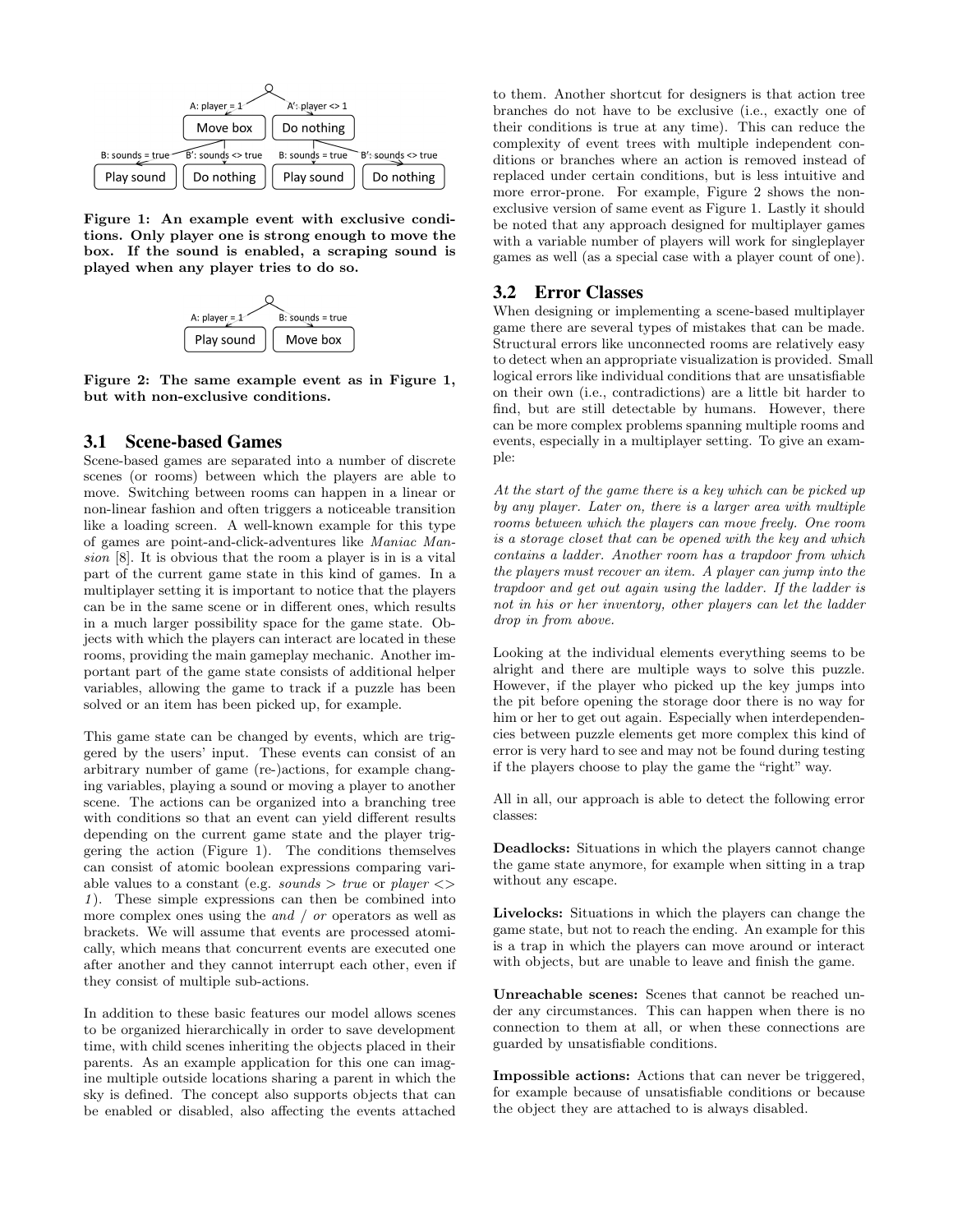# 4. PETRI NET MODEL

We decided to use Petri Nets as the model in which to detect structural errors because they have been designed to model concurrent executions. This is especially important when it comes to multiplayer games where multiple players are acting independently and concurrently. Petri nets are defined as graphs where places  $(P)$  are connected with transitions  $(T)$  via arcs  $(A)$ . The graph is bipartite, which means that there are no direct arcs between two places or two transitions. Each place (usually visualized by a circle) can hold one or more tokens while transitions (displayed as boxes) define the movement of tokens between the places. A transition is called "enabled" when each place connected to an incoming arc holds at least one token. Enabled transitions can then be fired, which results in one token per incoming edge being deleted and one per outgoing being created. If multiple transitions are enabled the net may choose between them at random.

Verifying properties like liveness (there is a transition that can be fired) or reachability of certain states has been well researched with lots of tools being readily available. Another benefit of Petri Nets compared to formal languages is that the place-transition-graph is more easily readable for humans.

For multiplayer games it is important to differentiate between individual players, for example when only one player character is able to execute a specific action in a class-based game design. Therefore, a colored Petri Net [6] is needed, where colors  $(\Sigma)$  are used to group tokens of the same type while each one has a value from the color's value range assigned to them. Transitions can then have guard conditions  $(G)$ , that require the input tokens from each class to have a certain value.

In order to prevent inconsistencies that might occur if the net and the game were created manually using separate tools, the Petri Net model has to be created automatically based on the actual game. For efficiency reasons it is beneficial to implement the transformation process directly into a game engine or authoring tool, defining a corresponding model for every supported feature and therefore supporting any game created with it.

## 4.1 Game state

The current state of a Petri Net is defined by the tokens that are present in each place, so it is natural to map the game state to places, too. Therefore, in our model there is one place per room where the players can be and one for each helper variable. A small example net is described in Figure 3, containing two rooms (Hall and Storage) and one variable  $(Open)$ . From this follows that there is one token for each player  $({P_1},...,P_n)$ , in this case  $P_1$  and  $P_2$ ) and one for each variable  $(Open)$ . It is also natural to map each variable type used in the game (bool) to one color, with the players being a special case requiring their own color (Players).

Since the color of each token must match the color of the places (noted below each place in the figure) it is supposed to be, the player color is also assigned to each place representing a room and the places for the variables are colored with the corresponding variable type. Nevertheless, there is an important difference between players and colors. While the variable tokens always stay in the same room with the variable values being modeled by the token value (Open being initially false in the example), the player tokens move through the room places with their value unchanged unless players are able to switch roles. Keeping the player tokens in a single place would make the Petri Net / game state more difficult to read, while the opposite approach of having moving variable tokens is too complex to model (see Section 4.3).

If the game in question organizes its scenes hierarchically, the hierarchy must be flattened in order to be exported as a non-hierarchical Petri Net. This requires copying all objects provided by the parents into the child scenes and creating an individual place for each scene, both parents and children.

# 4.2 Game events

Similarly, changes of the game state are mapped to transitions, so there is at least one transition per game event. However, since we assume atomic execution of events with multiple actions, all of these individual actions must be merged into a single transition for the Petri Net. This in turn prevents the net from choosing different paths through a complex action-tree based on which conditions are true at that time. So there must be one transition for each possible path through a game event representing all the actions that lie on this path.

Calculating each possible path is relatively easy when the game designers made sure that each decision in the branching tree is exclusive. In this case, firing any enabled transition in the Petri Net simulator does not harm the result. However, when there are multiple branches that might be true the simulator must execute all of them simultaneously as selecting each of them separately would violate the atomicity. In order to prevent these individual executions it is necessary to generate all possible combinations of branches being true and false, inverting their conditions when they are supposed to be false. This way, if multiple conditions are true, only their combined transition can be fired. Applying this transformation to the event described in Figure 2 results in the more complex event in Figure 1.

The combined conditions for each path are then taken as a guard condition for the corresponding transition. In Figure 3 for example, the upper transition can only be triggered by the first player  $(P_x = P_1)$  and the lower one by any player once the door is open  $(Open = true)$ . The places for helper variables are connected to the transition if they are read in the condition, with both an incoming and outgoing edge (Open in the lower transition). Both edges are annotated with the same variable name in order to not consume the token.

Regardless of whether the condition differentiates between the players, there are also arcs connected to the room the event is triggered from (e.g., the location of the object it is attached to) because the player must be there in order to trigger it (Hall for the upper transition, Storage for the lower one). And if an object can be disabled (in which case its events become unavailable) there is also an implicit boolean variable added to its conditions that represents the object's and therefore also the transition's availability.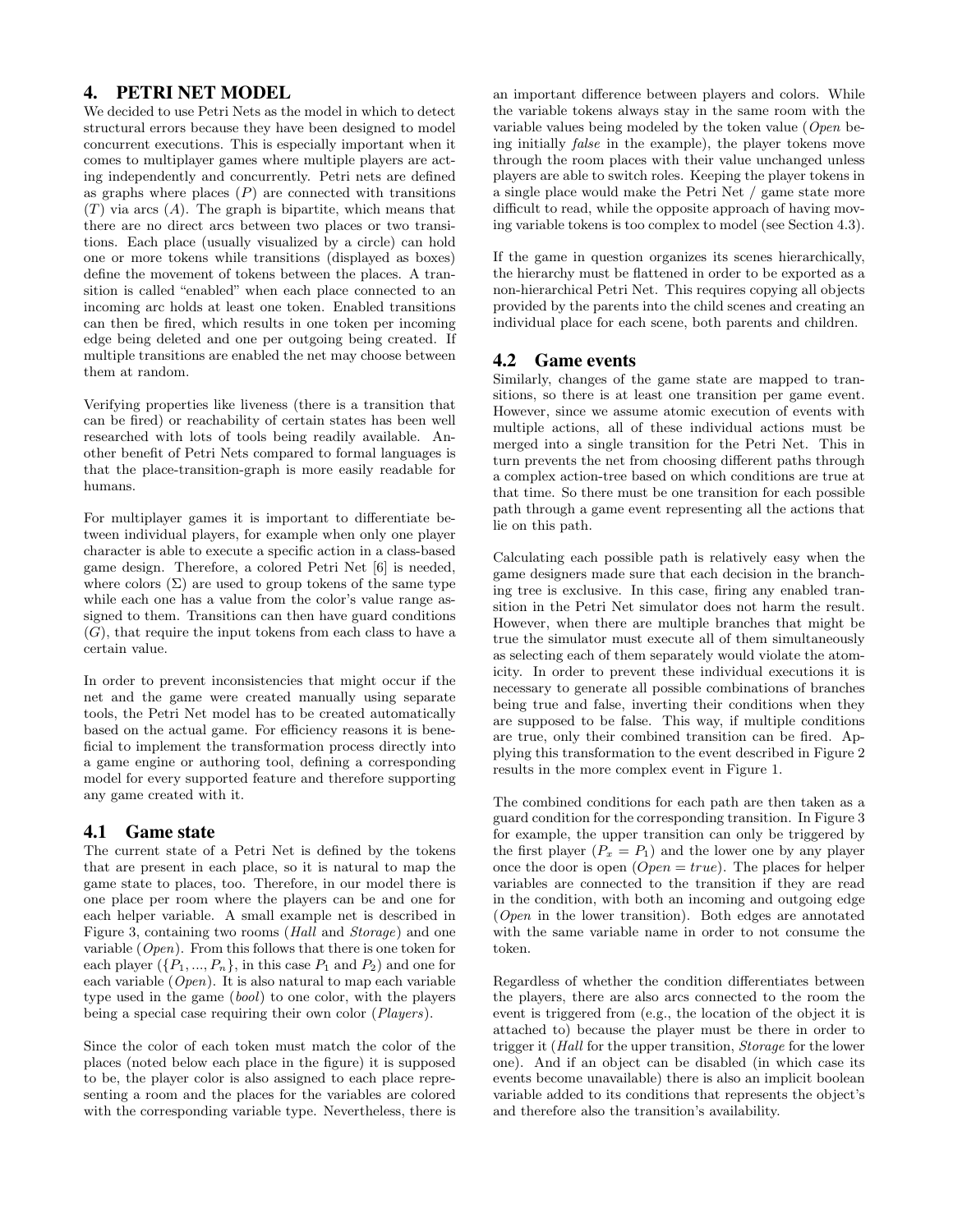

Figure 3: An example net. The door between the Hall and the Storage room can be unlocked by player one  $(P_1)$ , with its state being saved in the variable Open. Once that is done that any player can pass through. In the initial state (1) only the action for changing the variable value is enabled. After one step (2) the value of Open has changed to true, and the action for moving to the other room becomes enabled. After one player token has changed its location, the second one is still able to follow (3).



Figure 4: An example net. The second player  $(P_2)$ has triggered the ending, moving his token to the End place. The inhibitor arc (marked by a small circle) now prevents the transition from firing again.

Representing the effects of actions is done differently depending on the type of action. If a variable is set, the outgoing arc for this variable is annotated with the new value (Open is set to true in the upper transition). When the variable is not read in the condition, an incoming arc must also be added. In case of player transition the outgoing arc is connected to the room the player will move to instead of looping back (moving from Hall to Storage in the lower transition). If objects are enabled or disabled this action is interpreted as writing the implicit variable attached to it. Other actions that do not change the game state (like playing a sound) are not important for calculating structural errors and are therefore not modeled.

In order to check if a valid game ending has been reached a special End place is added. If a player triggers any ending his or her token is moved to this place. Adding so called inhibitor-arcs from this place to all transitions prevents them from firing once there is a token inside the End, forcing the Petri Net into a static state (Figure 4).



Figure 5: An example net using the alternate model for the same situation as described in Figure 3.

#### 4.3 Alternate model

An alternative model could treat the variables the same way as the players. Instead of having one place per variable, there would be one place per variable value (true and false in Figure 5). The token value would be the variable name instead of its actual value  $(Open)$ . This way conditions have to be modeled by connecting an arc to the expected value and annotating it with the variable name (the lower transition requires Open to be in the true place). Writing variables is handled like moving players (the upper transition moves Open from false to true).

While this approach would make it easier to view variable value changes, it also results in a much more complex net. Every incoming arc of a transition must be enabled by a token, so the only way to model an or-condition would be to duplicate the condition for each possible value. The most efficient way is then to transform the condition into the disjunctive normal form and splitting it on each remaining or, leaving only ands. Range conditions like "count  $>$  4" or setting a variable from any value would also require lots of duplicates, one for each possible input value. Having multiple ors or variables with range conditions multiplies the number of duplicate transitions that must be created since each possible combination must be covered. Furthermore it is easy to see that this approach is only possible with variables that have discrete and strictly limited value ranges because each possible value must be modeled explicitly. Together with the fact that it results in much more complex nets for larger example games (minor decrease in places, major increase in both transitions and arcs) it was therefore decided to not use this approach.

#### 4.4 Complexity

The complexity of the Petri Net resulting from a specific game can be estimated as follows:

The number of colors is limited by the number of supported variable types, often bool, integer, float and string. Together with the player color there are five colors, which can be assumed as constant:  $\Sigma = \{c_{Player}, c_{Bool}, c_{Int}, c_{Float}, c_{String}\}.$ 

The number of places consist of the number of rooms and variables combined:  $P = \bigcup_{r \in Rooms} p_r \cup \bigcup_{v \in Variables} p_v$ . It grows linearly when more are added to the game.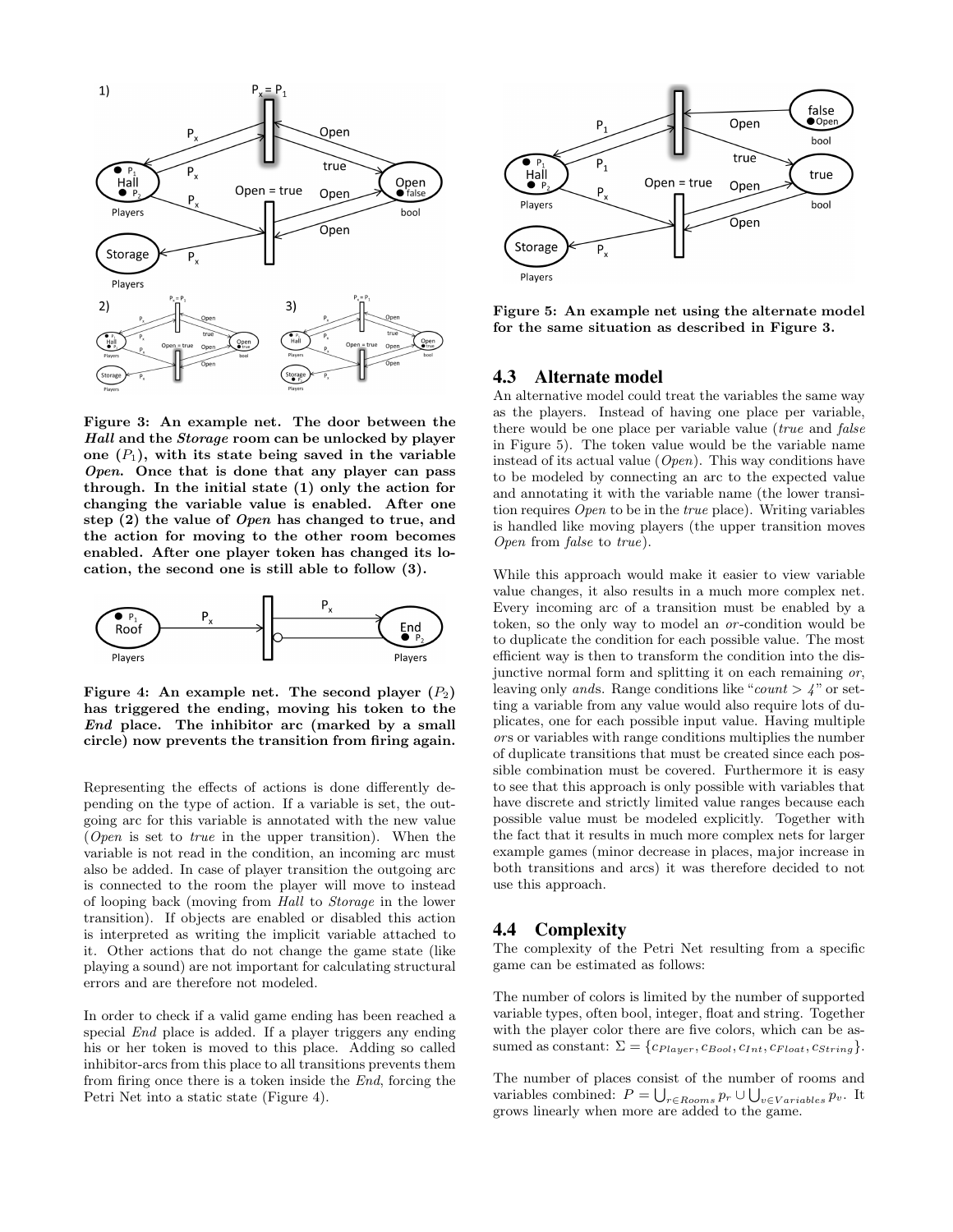The number of transitions is defined by the number of events and all paths through them:  $|T| = \sum_{e \in Events} path(e)$ . With exclusive branching there are exactly as much paths as there are leafs  $(|path(e)| = |leafs(e)|)$ , but with non-exclusive branching this number increases to every combination of branches (in the worst case  $|path(e)| = 2^{|branches(e)|}$ ).

The number of arcs per transition is dependent on the number of variables and players that are checked in its conditions or are modified by the corresponding event, with two arcs for each of them. Aside from that there is also one inhibitor arc per transition:  $|A| = \sum_{t \in T} ((|usedVariables(t)|+1) * 2 + 1).$ 

#### 5. OPTIMIZATION STRATEGIES

In order to reduce the complexity of the resulting net several measures can be taken when exporting a game. First of all irrelevant elements can be removed by an iterative optimization. This includes actions that do not change the game state (e.g. playing a sound), objects with no actions attached and (implicit) variables which are not read. Since removing a variable makes actions setting it irrelevant which in turn might remove the only action associated with a certain object, these optimizations are highly dependent on each other and are therefore repeated until a static state is reached (i.e., nothing can be removed anymore). After all optimization steps, the example event in Figure 1 would only contain one action and condition: if (player  $= 1$ ) then (Move box).

After that, several one-time optimizations are available. Especially when working with a scene hierarchy it may happen that there are no transitions moving a player to a parent scene if it only exists as a container for shared objects. This can already be detected during optimization, displaying a warning for the user and removing such scenes from the net. This makes it easier to notice semantically unreachable scenes (i.e., ones that have a connection for players but with a condition that will never be true). Also when combining several conditions during event transformation there might be some cases where individual checks contradict each other (e.g.,  $a < 5 \wedge a > 7$ ), are always true (e.g.,  $a < 5 \vee a > 4$ ) or where one part is completely included in the other (e.g.,  $a < 5 \wedge a < 4$ . These can also be detected during export and are either simplified or removed completely.

Only optimization steps that can be taken by looking at static elements in the game were implemented. Taking dynamics (i.e., the order in which they are executed) into account would require verification or simulation on its own. This would greatly increase export time while ultimately just shifting effort from the actual verification step to the export phase.

#### 6. RESULTS

In order to validate the concept, a prototypical export using the transformation steps described in Section 4, including the optimization strategies mentioned in Section 5, has been implemented. It is directly integrated into the authoring tool StoryTec [9], so any game created with the tool can be automatically transformed into a colored Petri Net. The resulting net is then exported using an xml-format that can be read by CPN-Tools[7].



Figure 6: Example scenario: Boosting another player to retrieve an object.

Table 1: Error class indicators

| <b>Testcase</b> | Dead markings     | Home space |  |  |
|-----------------|-------------------|------------|--|--|
| Alive           | Ending only       | Yes        |  |  |
| Deadlock        | Other than ending | Yes        |  |  |
| Livelock        | None              | Nο         |  |  |
| Unreachable     | (Ending only)     | Yes)       |  |  |

In order to save export as well as verification time and to reduce the net complexity the user is asked whether the tool should assume exclusive conditions, in which case the export simplifies the condition transformation step. However, assuming exclusivity when there is none could produce false positives, i.e., the verification process finding errors in games that are in fact solvable. Therefore, the decision to simplify should only be taken when the designer is absolutely sure that all conditions are exclusive. Although it would be possible to detect exclusivity automatically, doing so is not trivial, especially when it is dependent on the interplay of multiple scenes and variables. As with a more complex optimization, this would require a verification on it's own. Assuming non-exclusivity in an exclusive net in contrast only increases export time, as additional path combinations are generated and immediately removed during optimization as their conditions are mutually exclusive.

#### 6.1 Toy examples

To verify that each type of error is detected correctly, a toy example has been created (Figure 6). In this puzzle one player has to be boosted by the other in order to reach a second room through a vent, retrieve a key there, and come back using a ladder. While this example is perfectly solvable, it can be easily modified by removing the ladder and therefore also requiring a boost on the way back. But since the second player cannot follow the first one without a boost too, both players are stuck in their rooms (deadlock). Modifying this example again by splitting the second room into two sections allows the player to move between those, but not reach the end (livelock). Lastly, there was also an example based on the first one with a transition to an optional scene. However, the condition for this transition was impossible due to the variable never being set to true. This made the optional scene unreachable while keeping the game solvable.

When analyzing the exported Petri Nets with CPN-Tools there are clear indicators connected to three out of four error classes (Table 1). All dead states (markings) should be checked first by running the command ListDeadMarkings(). This command displays a list of numeric state identifiers. When reaching those states the net has no enabled transitions anymore and has therefore reached a static state. Since the special place for the game ending has inhibitor arcs to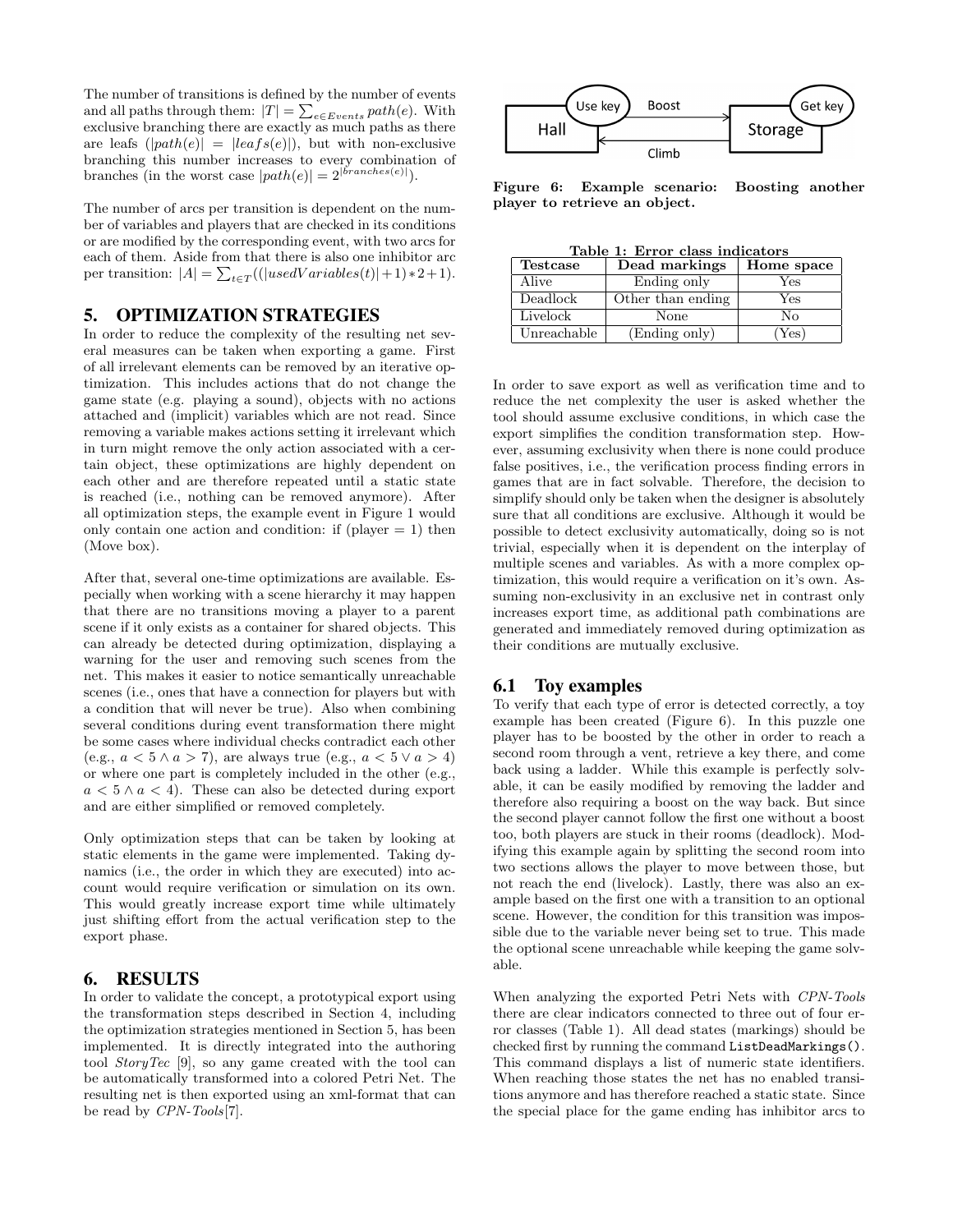every transition, any player triggering the ending (i.e., any player token moving into the game ending place) immediately results in such a state. Therefore, the list of dead markings must consist only of states in which the ending place holds one player token if the game is always solvable. This can be checked by switching the graphical representation of the net to each of these states via their identifiers. Should there be dead states where the ending has not been reached, the same tool can be used to investigate the predecessor nodes in the state space and trace what had happened beforehand.

If there are no dead markings the ending cannot be reached due to a livelock and if there are markings without a player token having reached the end (exclusively or in addition to real endings) those are deadlocks. Having only ending states however means that the game only stops if an ending has been reached – there might still be some paths resulting in livelocks. In order to get conclusive results it is therefore important to also check if those dead markings create a home space with the command HomeSpace(ListDeadMarkings()). If the result is true, then there is a path from every reachable state to at least one of the dead markings. If this is the case there are no livelocks, else one should export a graphical representation of the state space and look for cycles in order to find the livelocks.

Unreachable scenes and impossible conditions that do not impede progress through the game are not visible at first using this approach. In order to detect those the net must be analyzed further, looking for place bounds (if the upper bound of a scene place is zero it cannot be reached) and dead transitions (which can never fire). Yet, it is important to note that dead transitions may not always be a user error since they might represent additional paths generated by the export handling non-exclusivity, so users are advised to take a closer look at this part of the net. Verifying the toy examples, all indicators could be observed as expected.

## 6.2 Real world examples

After having shown that all relevant error classes can be detected using this approach, a number of existing games have also been tested in order to investigate how the algorithms will scale with real life examples (Table 2). In order to compare nets assuming non-exclusive conditions to others assuming exclusive ones, only games using the latter have been chosen because they produce valid results in both cases.

The first example is a multiplayer adventure game for two players with a playtime of about 15 minutes [16]. It consists of 13 rooms with four complex puzzles consisting of several sub-tasks. These span multiple rooms and require both players to collaborate. After solving the first puzzle the players are able to move freely back and forth through the game world and solve the rest of the tasks in any order, resulting in a large possibility space. From a scripting perspective most of the sub-tasks are modeled using boolean variables, for example a missing screwdriver is either available or must still be found by the players.

Two tasks stand out, however, one requiring the players to align a satellite dish. The dish has several states modeled by using an integer variable resulting in different signal strengths the players must interpret. The other one has players connecting four wires with four sockets, which results in  $4! = 24$  possible solutions not counting intermediate states. During both tasks the players can move farther away from the solution by disconnecting wires or turning the dish in the wrong direction. Several versions of the game have been investigated, the full game, a version without the wire puzzle and a short one with both the wire and the satellite puzzle being replaced by a trivial action each. The wire puzzle was tested separately as well.

The other two games are singleplayer games (i.e., have a player count of one) as the approach has to works for any number of players. They both share the same basic structure, beginning with an intro and then using a central map from which the players can chose in which order to solve six minigames. Those minigames include puzzles, hidden object games and memory games and are identical in both games. It is important to note here that these minigames are based on predefined interaction templates that are not scripted using the authoring tool, so these games are a black box for the Petri Net export and it is assumed that they work like a button (i.e., the user can click / solve it if they see it). After all tasks are solved a short outro is played. While the vacation game takes about five minutes to be solved, the tourism game has a lot more (linear) story elements and therefore takes about eight minutes to be completed.

Our results show that while the generated nets are quite complex, as it is expected for fully modeled games, it is still a viable option to analyze the games at certain points during their development. Exporting the games to a Petri Net can be done almost instantly when exclusive conditions are assumed and within a few seconds when all combinations of conditions must be calculated. Furthermore when having more complex games and larger nets export time scales linearly since each element is exported individually without a particular order.

In contrast to the export time, verification time increases exponentially as the nets grow larger because the verification must take into account all possible combinations and orders of events. As such, the verification cannot always be done in real-time. For our evaluation we defined a cut-off point of 15 minutes, although depending on the application scenario developers might accept longer calculation times (similar to user tests). In this time frame the large adventure game could not be verified. Removing the most complex puzzle brings the verification time down to 44 seconds and the puzzle itself was verified after 4 seconds. Therefore, it is highly advisable to split larger games into smaller sections and analyze them independently. As doing so removes all playthroughs where players switch between those sections during intermediate solutions from the possibility space, designers have to make sure that they cut the game into parts that do not have side effects on each other.

When the game actually contains structural errors, export time and net complexity are marginally reduced. As the reachability calculation is done during verification, every element is exported even if it cannot be reached. Depending on the cause of the error, a few action branches might be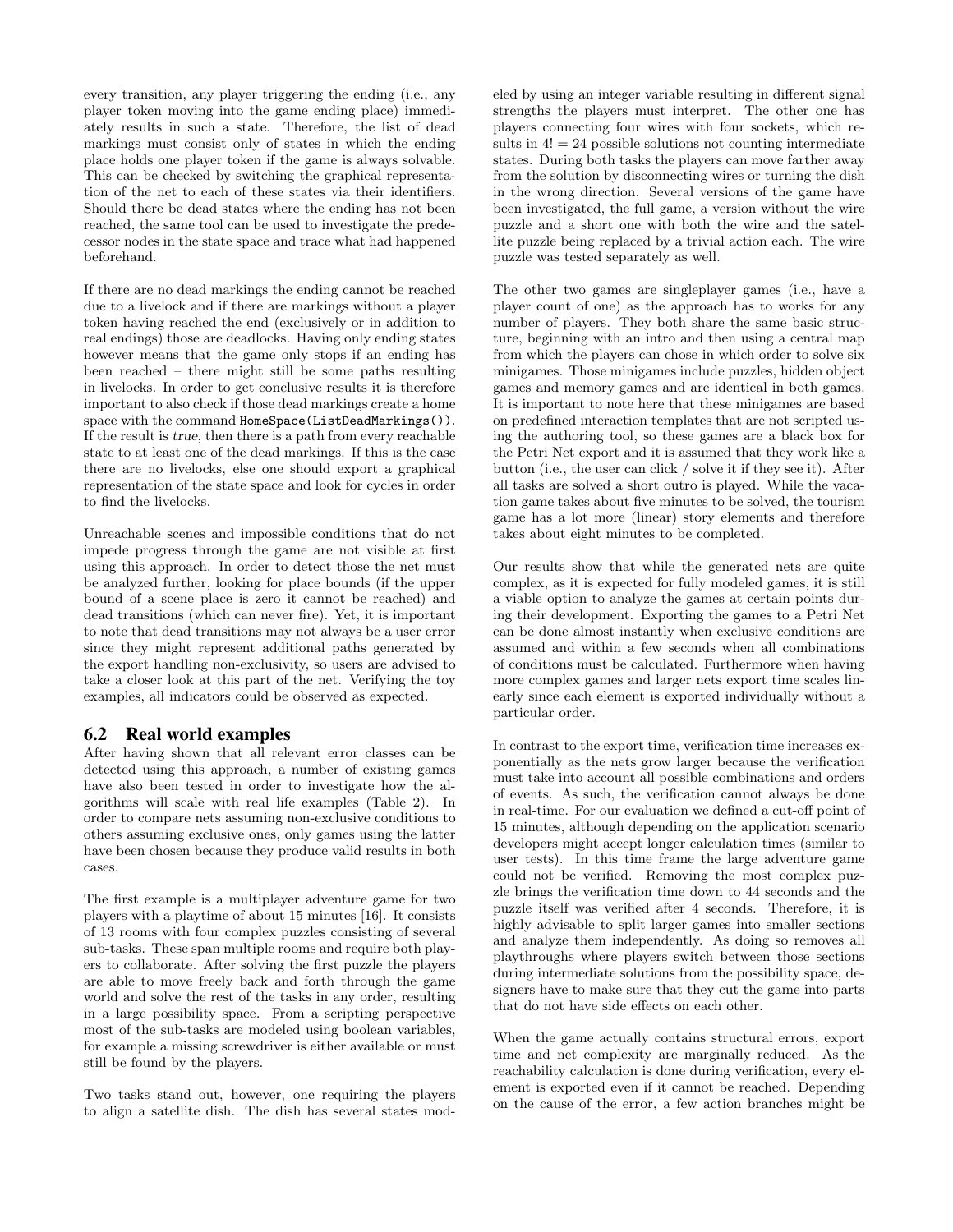| Game                      | Playtime             | Players | Places <sup>1</sup> | Transitions | Arcs | <b>Export</b> (non-excl.) | Verification |
|---------------------------|----------------------|---------|---------------------|-------------|------|---------------------------|--------------|
| Adventure (full)          | ca. 15 min           |         | 54                  | 131         | 1141 | 0 s (1 s)                 | $>15$ min    |
| Adventure (without wires) | ca. $12 \text{ min}$ |         |                     | 72          | 400  | 0 s (0 s)                 | 44 s         |
| Adventure (wires only)    | ca. $3 \text{ min}$  |         | 18                  | 59          | 737  | 0 s (1 s)                 | 4 s          |
| Adventure (simple)        | ca. $10 \text{ min}$ |         | 39                  | 54          | 292  | 0 s (0 s)                 | 5s           |
| Tourism                   | ca. 8 min            |         | 44                  | 67          | 241  | 0 s (0 s)                 | 4 s          |
| Vacations                 | ca. 5 min            |         | 29                  | 28          | 144  | 0 s (0 s)                 | 3s           |

Table 2: Test results for real world examples

culled during optimization due to having impossible conditions, but this reduction can be neglected in comparison to the overall complexity. Verification time in contrast can vary greatly: If the error (deadlock, livelock or unreachable element) appears towards the start of the game, it can reach only few game states and the verification time is reduced to a minimum. If the error is located towards the end of the game, the state space is reduced only by a small amount. In this case the verification time is nearly as long as when the same game did not contain the error. We could verify this behavior as the adventure did actually contain a livelock at some point during development (for comparison reasons the final measurements where taken with an updated version).

Putting the Petri Net size in relation to the verification time the "Adventure (without wires)" example has almost as much places (which is directly related to the game states) and transitions (game events) as the "Tourism" example. Despite that its verification time is much higher due to its more open structure. One can easily see that as an extreme example a linear game without branches would result in a single path to be verified, so the size of the net does not provide a good estimate on how difficult verification is.

Another observation is that assuming non-exclusive trees in these examples does not increase the size of the resulting net. This was to be expected, since the games were designed to be exclusive. The increase in export time when assuming non-exclusive trees shows that it is nevertheless advisable to design the game in such a way that conditions are always exclusive. Doing so trades a little more work beforehand for time savings during verification and a Petri Net that is easier to read because the guard conditions are not modified during export.

# 7. CONCLUSION

In this paper we described our approach for detecting structural errors like deadlocks, livelocks or unreachable states in scene-based single- and multiplayer games using Petri Nets. For this purpose a mapping of game elements like rooms, players and variables to Petri Net concepts has been developed. After that we analyzed the theoretical complexity of the resulting nets before describing optimization techniques and the prototypical implementation as an extension for an existing authoring tool. With this tool users are now able to automatically export the game structure as a Petri Net for verification using an external tool.

Compared to creating a net manually based on the intended game design this is much less error-prone and time-consuming. Still, it must to be noted that the automated model transformation has to be implemented correctly in order to get

the right mapping. We would argue however, that ensuring the functionality of a generic export for a limited number of primitives once is much more efficient than doing the same for multiple games repeatedly using these primitives.

The approach is able to include every possible user interaction into the net, not only high level elements like complete missions. Our evaluation showed that all relevant error classes can be found by this approach. Using real world examples we also found that the approach is able to provide its results in a timely manner for short games, but in order to scale for larger projects the games must be broken down into individual parts that can be verified independently. Currently this has be done by the designer, although future work could include a heuristic for suggesting promising splits. It would also be beneficial to automate as many steps of the subsequent Petri Net analysis as possible, for example eliminating the need for designers to check static states manually, making the overall process faster and easier to understand.

Although the implementation is integrated directly into a specific authoring tool, the approach itself can easily be used for similar tools, engines or individual games as it is designed to support scene-based games in general. It is also possible to use the general concept with other game types as long as a Petri Net model can be defined for each feature. Last but not least the current implementation could also be used in order to build a high-level model for other games built outside of the tool, although doing so designers would lose one of the main advantages of our concept – the automatic matching of the model with the game. Nevertheless, applying the transformation process to other existing games will also be part of our future work.

As it is intended for scene-based games, however, the approach only works for games with a limited number of discrete states. In order to verify games with continuous movement for example the player position has to be reduced to a limited number of equivalence classes (similar to having rooms in the first place), which would also destroy the direct matching between model and game. Finally is also important to note that verifying functional properties does only mean that players using a brute-force approach (i.e., systematically clicking on everything) can reach an ending. It does not mean that they have enough information to solve the game's challenges via thinking, which is dependent on the game's content and not its structure. And it also does not mean that the puzzles can only be solved as intended in the design. Therefore, the games should still be evaluated with real users after their theoretical solvability has been verified.